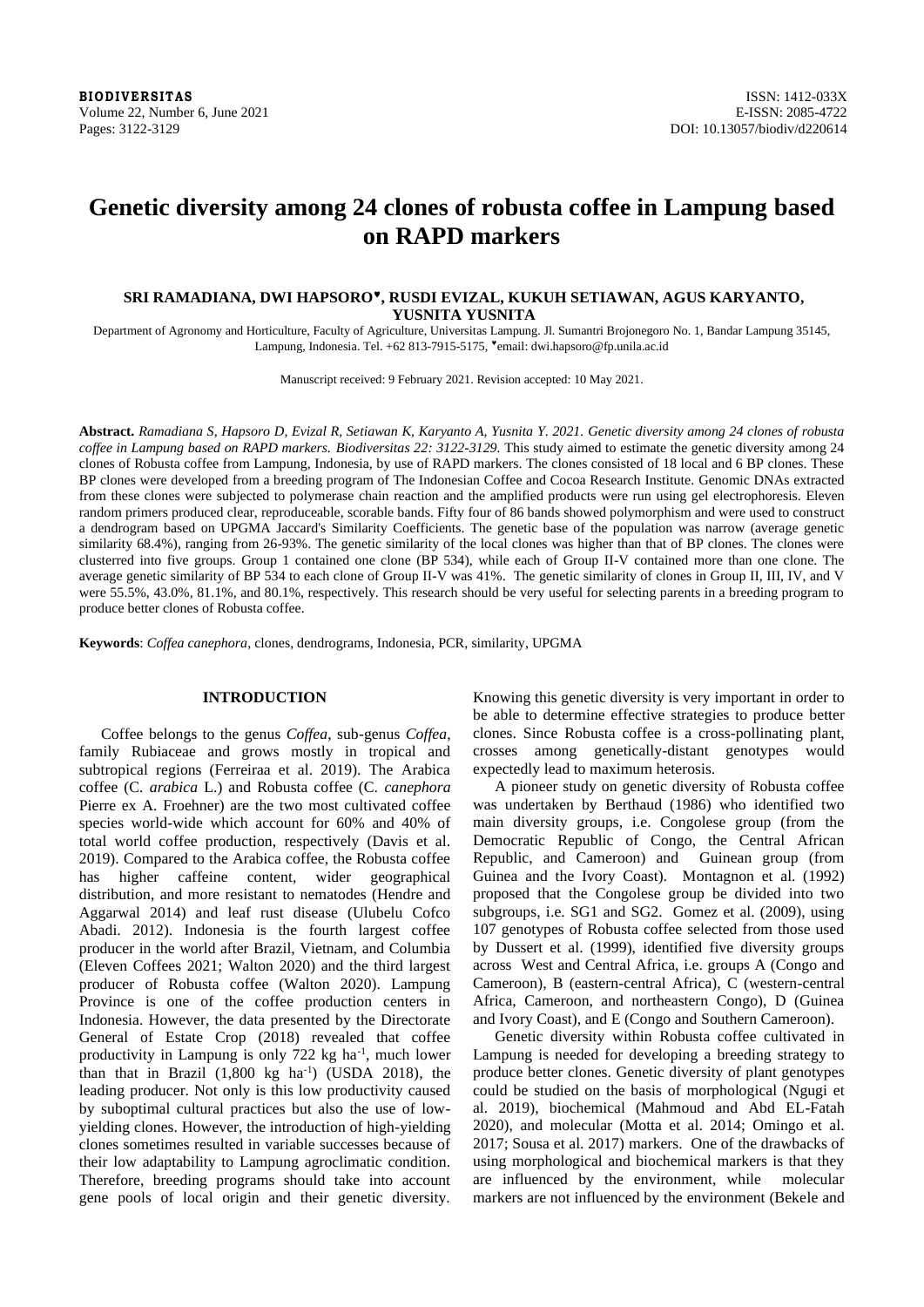Bekele 2014; Nadeem et al. 2018). One of such molecular markers used for the study of genetic diversity in crop plants is Random Amplified Polymorphic DNA (RAPDs). For quite many researchers, this marker is still a marker of choice because it is simple, applicable to any genomes, does not need sequence information and needs relatively small DNA quantities (Dhakshanamoorthy et al. 2015). RAPD markers have been reported to be an effective tool to detect genetic variation at DNA level in various plants such as date palm (Marsafari and Mehrabi 2013; Srivashtav et al. 2013), teak (Chaudhari et al. 2018; Chhajer et al. 2018), sugarcane (Hapsoro et al. 2015; Singth et al. 2017), tea (Islam et al. 2013; Martono and Syafarudin 2018), rice (Alam et al. 2014; Karande et al. 2017), and soybean (Al-Saghir and Salam 2011; Malik et al. 2017).

Studies on genetic diversity of Robusta coffee based on RAPD markers have also been reported (Awati et al. 2018; Achar et al. 2015: Tshilenge et al. 2009; Diniz et al. 2005; Cabral et al. 2002). Still, such a study is needed on Robusta coffee grown in a particular agroclimatic condition, such as that of Lampung. Results of this study could be used as the basis of selecting parental clones for hybridization to produce better clones of Robusta coffee adaptable to Lampung agroclimatic condition. This research was conducted with aim of investigating genetic diversity of 24 clones of Robusta coffee from Lampung, Indonesia, using RAPD markers.

#### **MATERIALS AND METHODS**

#### **Plant materials**

Twenty four coffee clones were used in this study (Table 1). The tested clones consisted of 18 local and 6 BP clones. The local clones were those developed by local farmers through selection and considered to be clones of choice. The BP clones were developed from a breeding program of The Indonesian Coffee and Cocoa Research Institute (ICCRI) and have been officially released by the Indonesian Department of Agriculture. BP actually stands for Besoekisch Proefstation, the former name of the ICCRI. The BP clones were cordially provided by The Office of Industrial Crop Research (Balittri) of North Lampung, Indonesia. All the tested clones were currently cultivated by local farmers (Table 1, Figure 1). Single node cuttings of each clone were planted in a mixture of soil and compost (1:1 v/v) contained in polybags, (one cutting per polybag), and maintained for 6-10 months in a greenhouse of the Faculty of Agriculture, the University of Lampung.

#### **Genomic DNA extraction and PCR condition**

Genomic DNA was isolated from healthy, disease-free leaves from second and third nodes from the growing tips of the coffee branches. Genomic DNA was extracted according to Diniz et al. (2005) with minor modifications using mixed alkyltrimethylammonium bromide (MATAB). The isolated genomic DNA was of high quality as indicated by the quality test where genomic DNA appeared as one band of high molecular weight in a gel electrophoresis and the value of absorbance of the DNA

solution at 260 nm divided by that of 280 nm (A260/A280) was 1.8-2.0.

The genomic DNA was subjected to polymerase chain reaction (PCR) using Eurogene thermocycler. The PCR reaction was carried out at a volume of 25 µl in a 200 µlmicrotube, 12.5 μl of PCR kit (QIAGEN), 50 ng/μl of template DNA, and 2 μl of a random primer. The PCR condition was set up as follows: one cycle of initial denaturation at 94°C for 3 minute followed by 30 cycles of denaturation at 94°C for 1 second, annealing at 37°C for 1 minute, and extension at 72°C for 2 minutes. Then the final extension was done at 72°C for 10 minutes. The amplified products were electrophoresed at 60 volt, 400 watt, for 2 hours in 1.2% (w/w) agarose gel, stained in ethidium bromide solution, and then visualized in a UV transilluminator. Initially, a set of 40 primers selected from the studies of Achar et al. (2015), Gimase et al. (2014), and Kathurima et al. (2012) were prescreened for PCR optimization of genomic DNA of 24 clones of Robusta coffee (*Coffea canephora* Pierre ex A. Froehner). Eleven out of the 40 primers produced sharp, clear, and reproduceable bands and were used in this study (Table 2).



**Figure 1.** Locations of tested Robusta coffee clones used in this study. A. A map of Indonesia showing where Lampung Province, Sumatra Island, and Java Island are. B. A map of Lampung Province and locations of tested clones as indicated by triangles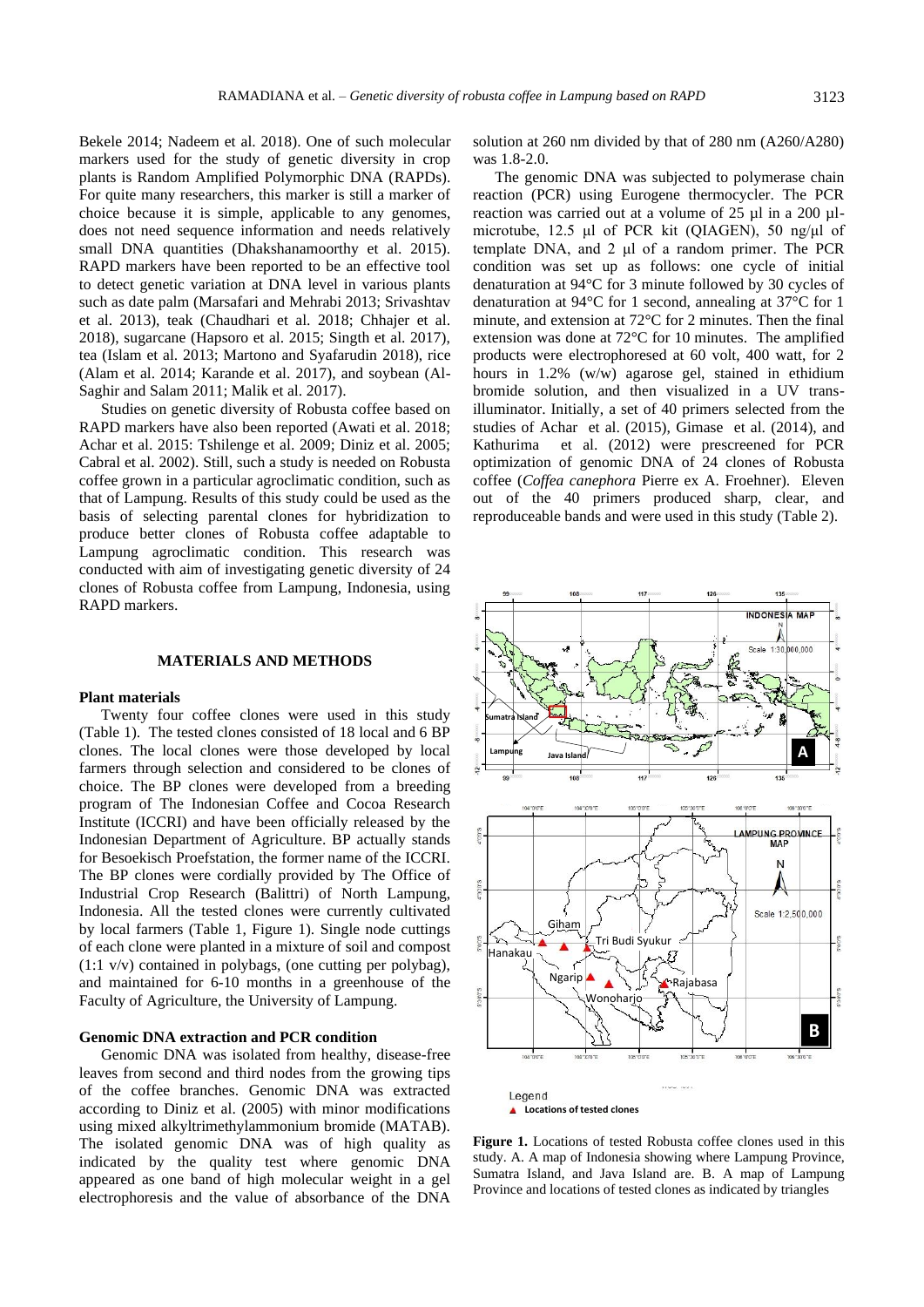| <b>Clones</b> | Village, sub district, district, province                  | <b>Coordinate points</b>     | <b>Elevation</b><br>$(m \text{ asl.})$ |
|---------------|------------------------------------------------------------|------------------------------|----------------------------------------|
| Bakir 1       | Rajabasa, Rajabasa, Bandar Lampung, Lampung                | N 5°,22',19"; E 105°,14',15" | 135                                    |
| Bakir 2       | Rajabasa, Rajabasa, Bandar Lampung, Lampung                | N 5°,22',19"; E 105°,14',15" | 135                                    |
| Bakir 3       | Rajabasa, Rajabasa, Bandar Lampung, Lampung                | N 5°,22',19"; E 105°,14',15" | 135                                    |
| Bakir 4       | Rajabasa, Rajabasa, Bandar Lampung, Lampung                | N 5°,22',19"; E 105°,14',15" | 135                                    |
| Komari        | Ngarip, Ulu Belu, Tanggamus, Lampung                       | N 5°,18',28"; E 104°,32',56" | 874                                    |
| Tugino        | Ngarip, Ulu Belu, Tanggamus, Lampung                       | N 5°,18',28"; E 104°,32',56" | 874                                    |
| Wanto         | Ngarip, Ulu Belu, Tanggamus, Lampung                       | N 5°,18',28"; E 104°,32',56" | 976                                    |
| Wardi         | Ngarip, Ulu Belu, Tanggamus, Lampung                       | N 5°,18',28"; E 104°,32',56" | 976                                    |
| Lengkong      | Tribudi Syukur, Kebun Tebu, West Lampung. Lampung          | N 5°,02',15"; E 104°,30',45" | 860                                    |
| Tugu Biru     | Tribudi Syukur, Kebun Tebu, West Lampung, Lampung          | N 5°,02',15"; E 104°,30',45" | 860                                    |
| Rope Dale     | Tribudi Syukur, Kebun Tebu, West Lampung, Lampung          | N 5°,02',15"; E 104°,30',45" | 860                                    |
| Srintil       | Tribudi Syukur, Kebun Tebu, West Lampung, Lampung          | N 5°,02',15"; E 104°,30',45" | 860                                    |
| Rona          | Tribudi Syukur, Kebun Tebu, West Lampung, Lampung          | N 5°,02',15"; E 104°,30',45" | 860                                    |
| Imam 1        | Giham, Sekincau, West Lampung, Lampung                     | N 5°,01',31"; E 104°,17',21" | 1,034                                  |
| Garudak       | Tribudi Syukur, Kebun Tebu West Lampung, Lampung           | N 5°,02',15"; E 104°,30',45" | 860                                    |
| Aegawa        | Hanakau, Sukau, West Lampung, Lampung                      | N 4°,59',27"; E 104°,05',12" | 865                                    |
| Bodong        | Wonoharjo, Sumber Rejo, Tanggamus, Lampung                 | N 5°,22',07"; E 104°,43',00" | 461                                    |
| Blirik        | Wonoharjo, Sumber Rejo, Tanggamus, Lampung                 | N 5°,22',07"; E 104°,43',00" | 461                                    |
| <b>BP 538</b> | These BP clones were developed from a breeding program by  |                              |                                        |
| <b>BP 203</b> | The Indonesian Coffee and Cocoa Research Institute and     |                              |                                        |
| BP 534        | have been officially released by The Indonesian Department |                              |                                        |
| BP 42         | of Agriculture.                                            |                              |                                        |
| BP 913        |                                                            |                              |                                        |
| <b>BP</b> 308 |                                                            |                              |                                        |

**Table 1.** The Coffea canephora clones used in this study and their geographical locations

The bands were scored for presence (1) and absence (0) for each clone. The data were organized into a matrix and subjected to cluster analysis using R statistical software (Venables et al. 2020). A dendrogram was constructed using similarity matrix calculation function and unweighted pair-group method using arithmetic averages (UPGMA) (Venables et al. 2020). The similarity data were also subjected to principal coordinate analysis (PCA) to generate groupings of the tested clones using GenAlEx 6.41 software (Peakall and Smouse 2012)

### **RESULTS AND DISCUSSION**

The eleven selected primers amplified 86 DNA fragments, of which 54 were polymorphic (62.8%) (Table 2). The number of bands per primer varied from 6-11 with an average of 7.8. The amplified products ranged in size from 100-2000 bp. OPE 18 generated the highest number of bands (11) ranging from 250-2000 bp, while OPN 18, OPR 1, and OPO 12 produced the lowest number of bands (6) ranging from 300-1500 bp. The polymorphism level ranged from 36-100% per primer, with an average of 64%. The highest polymorphism level (100%) was obtained by OPN 18, while the lowest (29%) by OPL 18. Figure 2 showed an example of a banding pattern of amplified products of PCR using the tested clones'DNA as templates and primer OPO 5.

Table 3 showed the level of genetic similarities among the 24 Robusta clones as indicated by UPGMA Jaccard's similarity coefficients. The data revealed that genetic similarity was in the range of 25.6% (BP 534 and Blirik) to 93.0% (Bakir 1 and Lengkong), with an average of 68.4%. This high percentage indicates that the clones were genetically similar to each other. In Lampung, coffee plants, including Robusta coffee, are introduced plants, which originated from Africa (Herrera and Lambot 2017). Around the year 1900, non-selected genetic materials of Robusta coffee were directly brought from Uganda and Democratic Republic of the Congo to Java and indirectly brought to Java through Europe, and then subjected to selection from 1900-1930 (Montagnon et al. 1998). Java became a primary selection center of Robusta coffee, and some of the selected genetic materials were then sent to Brazil around 1912 and sent back to Uganda and Democratic Republic of the Congo around 1916 (Montagnon et al. 1998).

Cramer (1957), based on literature on coffee researches in Indonesia, stated that Robusta coffee plants were imported from the House of Horticulture of L. Linden (Brussels) to Java in the year 1900 and distributed to several plantations in East Java. The germplasms that were coming from the center of genetic diversity of Robusta coffee were used by the ICCRI (formerly Besoekisch Proefstation) to produce superior clones. Kristian (2019) stated that Robusta coffee was introduced to Lampung from Java around 1910 by the Government of Dutch East Indies.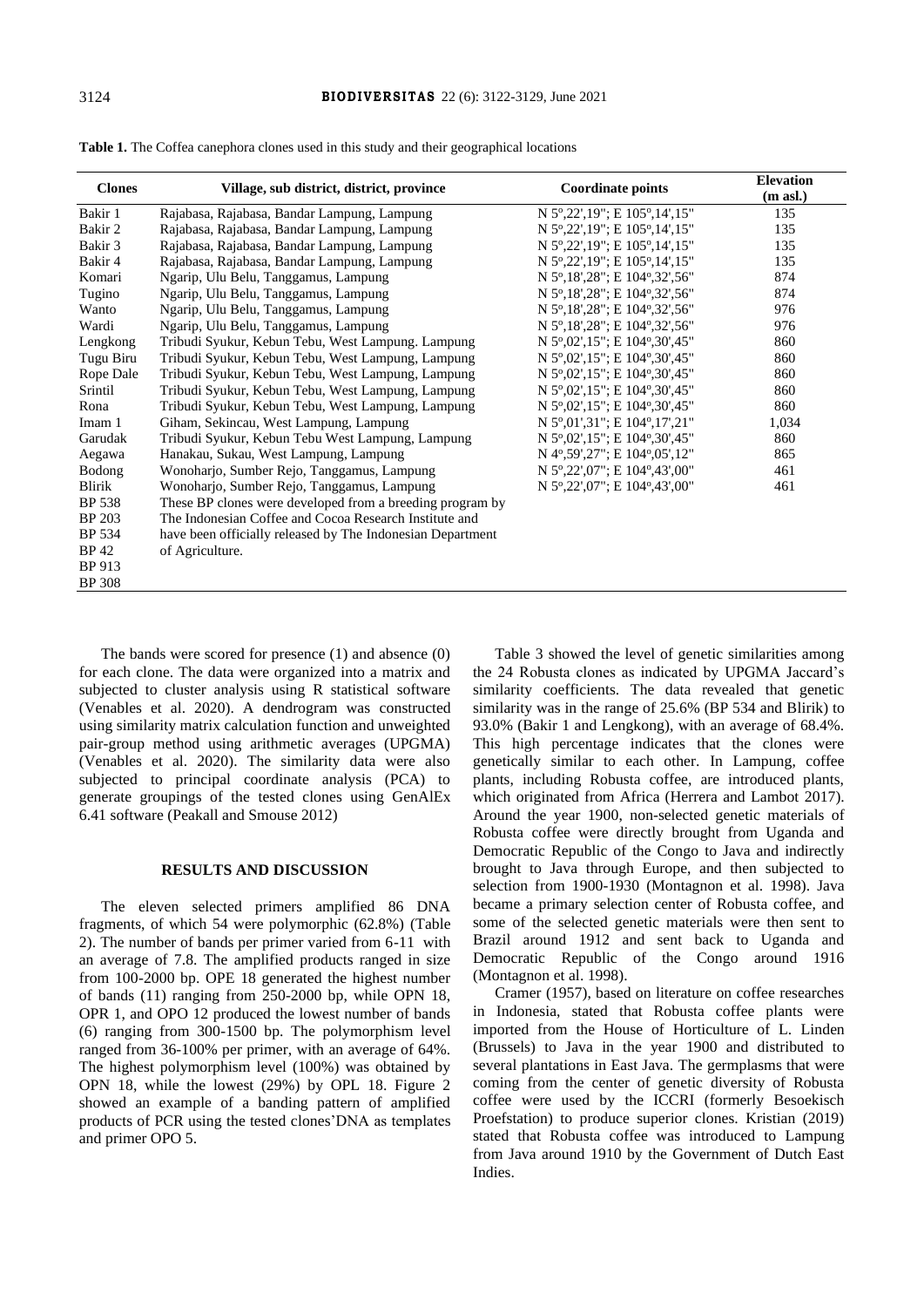| Name of<br>primers | <b>Reference</b>         | <b>Primer sequences</b><br>$(5^3 - 3^3)$ | Number of<br><b>bands</b> | Number of<br>polymorphic<br><b>bands</b> | Polymorphic<br>bands $(\% )$ | Sizes of the<br>amplified<br>products (bp) |  |  |
|--------------------|--------------------------|------------------------------------------|---------------------------|------------------------------------------|------------------------------|--------------------------------------------|--|--|
| OPR <sub>1</sub>   | Achar et al. $(2015)$    | <b>TGCGGGTCCT</b>                        | 6                         | 3                                        | 50                           | 500-1500                                   |  |  |
| <b>OPN 16</b>      | Achar et al. (2015)      | AAGCGACCTG                               | 8                         | 6                                        | 75                           | 250-1500                                   |  |  |
| OPO <sub>12</sub>  | Achar et al. (2015)      | <b>CAGTGCTGTG</b>                        | 6                         | 4                                        | 67                           | 400-1500                                   |  |  |
| OPM <sub>13</sub>  | Achar et al. (2015)      | <b>GGTGGTCAAG</b>                        |                           | 4                                        | 57                           | 375-1500                                   |  |  |
| OPO 5              | Achar et al. (2015)      | <b>GTGTCTCAGG</b>                        | 10                        | 8                                        | 80                           | 100-1750                                   |  |  |
| <b>OPO 15</b>      | Achar et al. (2015)      | <b>CCAAGCTGCC</b>                        | 9                         | 4                                        | 44                           | 300-2000                                   |  |  |
| OPL <sub>18</sub>  | Achar et al. (2015);     | <b>ACCACCCACC</b>                        | 7                         | $\overline{c}$                           | 29                           | 350-1500                                   |  |  |
|                    | Gimase et al. (2014)     |                                          |                           |                                          |                              |                                            |  |  |
| OPN 18             | Achar et al. (2015);     | <b>GGTGAGGTCA</b>                        | 6                         | 6                                        | 100                          | 300-1000                                   |  |  |
|                    | Gimase et al. $(2014)$ ; |                                          |                           |                                          |                              |                                            |  |  |
|                    | Kathurima et al. (2012)  |                                          |                           |                                          |                              |                                            |  |  |
| OPG <sub>03</sub>  | Kathurima et al. (2012)  | <b>GAGCCCTCCA</b>                        | 8                         |                                          | 87.5                         | 375-1500                                   |  |  |
| OPE <sub>18</sub>  | Kathurima et al. (2012)  | <b>GGACTGCAGA</b>                        | 11                        | 4                                        | 36                           | 250-2000                                   |  |  |
| <b>OPI 07</b>      | Kathurima et al. (2012); | CAGCGACAAG                               | 8                         | 6                                        | 75                           | 300-1250                                   |  |  |
|                    | Gimase et al. (2014)     |                                          |                           |                                          |                              |                                            |  |  |
| Total              |                          |                                          | 86                        | 54                                       |                              |                                            |  |  |
| Average            |                          |                                          | 7.8                       | 4.9                                      | 62.8                         |                                            |  |  |

**Table 2.** Random primers used in PCR reaction using genomic DNA of 24 clones of *Coffea canephora* (var. *robusta*) as templates



**Figure 2.** Banding pattern of amplified PCR products of genomic DNA from 24 Robusta coffee clones amplified with primer OPO 5

Since Java became a primary selection center of Robusta coffee from 1900-1930 (Montagnon et al. 1998), it is probable that the introduced clones in Lampung were the results of selection, so they were probably genetically narrow. The local farmers then grew them from seeds and vegetative parts and did continuous plant selection. They selected better coffee plants, took some branches (as scions) and grafted them on branches of mature plants (as rootstocks). These practices led to identification of some local superior clones of Robusta coffee. Since these selected local clones were derived from genetically limited germplasms, they understandably displayed high genetic similarity as shown in our study. Syafaruddin et al. (2014) also reported high genetic similarity (60%) of farmerselected Robusta coffee in Bengkulu Province (also in Sumatra island). They did not mention where the Robusta coffee plants in Bengkulu came from, but Kristian (2019) stated that Robusta coffee in Bengkulu was also introduced from Java. As what happened in Lampung, the local farmers in Bengkulu did selection against seed-derived

plants, then vegetatively propagated the selected ones, resulting in clones of farmer choice. This might be the reason for the high similarity.

Our study showed that BP clones showed lower genetic similarity (58.7%) than the local ones (73.5%). The reason might be as follows. The BP clones were developed from a breeding program using germplasm from Africa, which had wide genetic base. The local clones, on the other hand, as described before, were developed by local farmers from selected germplasm introduced from Java (Kristian 2019), which had narrow genetic base.

Some studies on genetic diversity of Robusta coffees in some regions in Africa showed lower genetic similarity, for example in Uganda 40.0% (Ngugi and Aluka 2019), Tanzania 28.8% (Ng'homaa et al. 2017), and Congo 39.0% (Tshilenge et al. 2009). The disparity of results between these studies and our study might be mostly due to the origin of the tested population. While these studies used populations from accessions conserved in ex-situ collections (Tshilenge et al. 2009), cultivated landraces and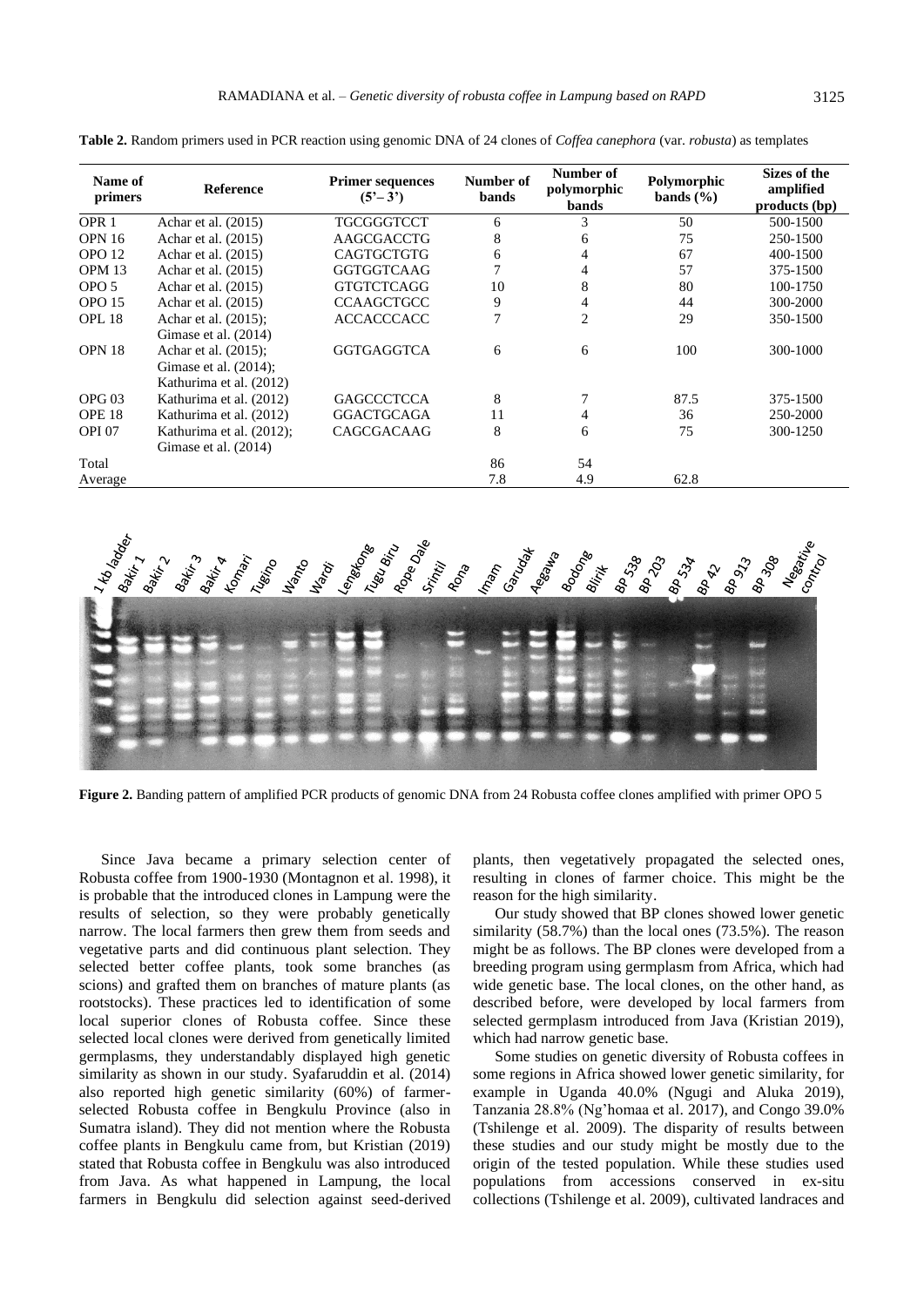gene bank accessions (Ngugi and Aluka 2019), and cultivated and wild Robusta coffee (Ng'homaa et al. 2017), our study used population developed from selection. Because of their high diversity, some of the accessions used by these authors could be good candidates for improving Robusta coffee in Lampung.

The dendrogram constructed on the basis of UPGMA Jaccard's similarity coefficients showed that the tested clones were divided into two main clusters (Figure 3). The first cluster consisted of only one clone (BP 534), and the second cluster consisted of all the local clones (18 clones) and 5 BP clones. Based on PCA analysis, the two clusters were divided into five groups (Figure 4). Table 4 showed the average values of genetic similarity of each group, with Group IV showing the highest (81.1%), followed by Group V  $(80.1\%)$ , Group II  $(55.3\%)$ , and Group III  $(43.0\%)$ (Table 4).

Figure 4 showed that the BP clones were positioned in different groups, i.e. one in Group I, one in Group II, one in Group III, and three in Group V. As for the local clones, most of them (12 clones) were positioned in Group V, two in Group II, one in Group III, and three in Group IV (Figure 4). Some BP clones were positioned in the same groups with the local clones. One possible reason was that some BP clones were introduced to local farmers in some regions of Lampung, then hybridization occurred with the local clones, leading to new local ones. Being alone in Group I, clone BP 534 shared small portion of its genetic composition with each member of other groups as indicated by the relatively small genetic similarity (41%) with clones in the other groups (Table 3, Figure 3).

The PCA analysis also revealed no location-specific groupings of the tested clones. Some clones cultivated in the same locations were clustered in different groups. For example, clones Bakir 1, Bakir 2, Bakir 3 and Bakir 4 were cultivated in the same location (Rajabasa), but they were positioned in different groups. One group could also consist of clones of different locations. For example, each of Group II and Group III contained clones cultivated in different locations.

**Table 4.** Clustering of the tested Robusta coffee clones from Lampung into groups presented on the basis of PCA analysis. The average genetic similarity among clones in each group is presented

|               |        | Group I Group II Group III Group IV |         |                  | <b>Group V</b> |  |  |  |  |
|---------------|--------|-------------------------------------|---------|------------------|----------------|--|--|--|--|
| <b>BP</b> 534 | BP 913 | Bakir 3                             | Wanto   | <b>BP</b> 308    | Tugu Biru      |  |  |  |  |
|               | Blirik | BP 203                              | Bakir 4 | <b>BP42</b>      | Komari         |  |  |  |  |
|               | Imam 1 |                                     | Bakir 2 | Srintil          | Wardi          |  |  |  |  |
|               |        |                                     |         | Rope Dale BP 538 |                |  |  |  |  |
|               |        |                                     |         | Tugino           | Bodong         |  |  |  |  |
|               |        |                                     |         | Garudak          | Lengkong       |  |  |  |  |
|               |        |                                     |         | Rona             | Bakir 1        |  |  |  |  |
|               |        |                                     |         | Aegawa           |                |  |  |  |  |
|               | 55.3%  | 43.0%                               | 81.1%   | 80.1%            |                |  |  |  |  |
|               |        |                                     |         |                  |                |  |  |  |  |

**Table 3**. UPGMA Jaccard's Similarity Coefficients generated from RAPD data of 24 clones of *Coffea canephora* from Lampung, Indonesian

|                                                                      |                  | $\mathbf{\Omega}$            | ొ            |                                                                                                                                     |        |              |                    |       |          | Biru |                                                                           |         |      |      |         |        |        |        |     |                                                                                                |                |                  |     |               |
|----------------------------------------------------------------------|------------------|------------------------------|--------------|-------------------------------------------------------------------------------------------------------------------------------------|--------|--------------|--------------------|-------|----------|------|---------------------------------------------------------------------------|---------|------|------|---------|--------|--------|--------|-----|------------------------------------------------------------------------------------------------|----------------|------------------|-----|---------------|
|                                                                      |                  |                              |              |                                                                                                                                     |        |              |                    |       |          |      |                                                                           |         |      |      |         |        |        |        | 538 | 203                                                                                            | 534            | $\boldsymbol{d}$ | 913 |               |
|                                                                      | Bakir 1          | <b>Bakir</b>                 | <b>Bakir</b> | <b>Bakir</b>                                                                                                                        | Komari | Tugino       | Wanto              | Wardi | Lengkong | Tugu | Rope Dale                                                                 | Srintil | Rona | Imam | Garudak | Aegawa | Bodong | Blirik | BP  | BP                                                                                             | B <sub>P</sub> | BP               | BP  | <b>BP 308</b> |
| Bakir 1                                                              |                  |                              |              |                                                                                                                                     |        |              |                    |       |          |      |                                                                           |         |      |      |         |        |        |        |     |                                                                                                |                |                  |     |               |
| Bakir 2                                                              | 0.8181           |                              |              |                                                                                                                                     |        |              |                    |       |          |      |                                                                           |         |      |      |         |        |        |        |     |                                                                                                |                |                  |     |               |
| Bakir 3                                                              |                  | 0.683 0.595 1                |              |                                                                                                                                     |        |              |                    |       |          |      |                                                                           |         |      |      |         |        |        |        |     |                                                                                                |                |                  |     |               |
| Bakir 4                                                              |                  | 0.733 0.767 0.63 1           |              |                                                                                                                                     |        |              |                    |       |          |      |                                                                           |         |      |      |         |        |        |        |     |                                                                                                |                |                  |     |               |
| Komari                                                               | 0.8              |                              |              | 0.756 0.62 0.674 1                                                                                                                  |        |              |                    |       |          |      |                                                                           |         |      |      |         |        |        |        |     |                                                                                                |                |                  |     |               |
| Tugino                                                               |                  |                              |              | 0.739 0.696 0.6 0.689 0.881 1                                                                                                       |        |              |                    |       |          |      |                                                                           |         |      |      |         |        |        |        |     |                                                                                                |                |                  |     |               |
| Wanto                                                                |                  |                              |              | 0.778 0.814 0.6 0.854 0.717 0.696 1                                                                                                 |        |              |                    |       |          |      |                                                                           |         |      |      |         |        |        |        |     |                                                                                                |                |                  |     |               |
| Wardi                                                                |                  |                              |              | 0.841 0.837 0.66 0.711 0.818 0.756 0.756 1                                                                                          |        |              |                    |       |          |      |                                                                           |         |      |      |         |        |        |        |     |                                                                                                |                |                  |     |               |
| Lengkong                                                             | $0.93 \quad 0.8$ |                              |              | 0.67 0.717 0.864 0.8                                                                                                                |        |              | 0.761 0.86 1       |       |          |      |                                                                           |         |      |      |         |        |        |        |     |                                                                                                |                |                  |     |               |
| Tugu Biru 0.886 0.8                                                  |                  |                              |              | 0.67 0.717 0.907 0.8                                                                                                                |        |              | 0.761 0.82 0.909 1 |       |          |      |                                                                           |         |      |      |         |        |        |        |     |                                                                                                |                |                  |     |               |
| Rope Dale 0.818 0.733 0.56 0.652 0.837 0.773 0.696 0.8 0.841 0.841 1 |                  |                              |              |                                                                                                                                     |        |              |                    |       |          |      |                                                                           |         |      |      |         |        |        |        |     |                                                                                                |                |                  |     |               |
| Srintil                                                              |                  |                              |              | 0.773 0.727 0.59 0.682 0.791 0.81 0.767 0.75 0.837 0.795 0.854 1                                                                    |        |              |                    |       |          |      |                                                                           |         |      |      |         |        |        |        |     |                                                                                                |                |                  |     |               |
| Rona                                                                 |                  |                              |              | 0.818 0.773 0.68 0.767 0.881 0.814 0.773 0.8 0.884 0.884 0.773 0.81 1                                                               |        |              |                    |       |          |      |                                                                           |         |      |      |         |        |        |        |     |                                                                                                |                |                  |     |               |
| Imam 1                                                               | 0.581 0.5        |                              |              | $0.38\,0.455\,0.595\,0.571\,0.5$ 0.6 0.643 0.605 0.692 0.68 0.61 1                                                                  |        |              |                    |       |          |      |                                                                           |         |      |      |         |        |        |        |     |                                                                                                |                |                  |     |               |
| Garudak                                                              |                  |                              |              | 0.795 0.791 0.65 0.705 0.814 0.791 0.711 0.81 0.86 0.818 0.75 0.79 0.833 0.585 1                                                    |        |              |                    |       |          |      |                                                                           |         |      |      |         |        |        |        |     |                                                                                                |                |                  |     |               |
| Aegawa                                                               |                  |                              |              | 0.787 0.783 0.61 0.702 0.886 0.822 0.745 0.89 0.848 0.889 0.783 0.78 0.822 0.556 0.8                                                |        |              |                    |       |          |      |                                                                           |         |      |      |         |        |        |        |     |                                                                                                |                |                  |     |               |
| Bodong                                                               |                  |                              |              | 0.867 0.783 0.65 0.739 0.804 0.783 0.783 0.84 0.889 0.889 0.745 0.78 0.822 0.591 0.761 0.87 1                                       |        |              |                    |       |          |      |                                                                           |         |      |      |         |        |        |        |     |                                                                                                |                |                  |     |               |
| Blirik                                                               |                  |                              |              | 0.614 0.533 0.45 0.489 0.628 0.605 0.568 0.67 0.674 0.636 0.605 0.63 0.643 0.629 0.659 0.622 0.622 1                                |        |              |                    |       |          |      |                                                                           |         |      |      |         |        |        |        |     |                                                                                                |                |                  |     |               |
| <b>BP</b> 538                                                        |                  |                              |              | 0.907 0.818 0.64 0.733 0.8 0.739 0.778 0.88 0.886 0.844 0.818 0.77 0.778 0.619 0.756 0.787 0.909 0.651 1                            |        |              |                    |       |          |      |                                                                           |         |      |      |         |        |        |        |     |                                                                                                |                |                  |     |               |
| <b>BP 203</b>                                                        |                  |                              |              | 0.622 0.732 0.43 0.643 0.636 0.651 0.614 0.64 0.609 0.644 0.651 0.64 0.614 0.475 0.591 0.667 0.667 0.378 0.659 1                    |        |              |                    |       |          |      |                                                                           |         |      |      |         |        |        |        |     |                                                                                                |                |                  |     |               |
| BP 534                                                               |                  | $0.395$ $0.415$ $0.34$ $0.4$ |              |                                                                                                                                     |        |              |                    |       |          |      |                                                                           |         |      |      |         |        |        |        |     | 0.405 0.415 0.415 0.44 0.419 0.419 0.45 0.47 0.381 0.394 0.425 0.409 0.442 0.256 0.463 0.457 1 |                |                  |     |               |
| <b>BP42</b>                                                          |                  |                              |              | 0.721 0.674 0.61 0.667 0.78 0.756 0.674 0.7 0.744 0.786 0.714 0.75 0.846 0.622 0.69 0.689 0.767 0.575 0.762 0.585 0.41 1            |        |              |                    |       |          |      |                                                                           |         |      |      |         |        |        |        |     |                                                                                                |                |                  |     |               |
| <b>BP</b> 913                                                        |                  |                              |              | 0.548 0.537 0.49 0.564 0.6                                                                                                          |        | $0.615\ 0.5$ |                    |       |          |      | $0.56\,0.571\,0.571\,0.575\,0.61\,0.615\,0.594\,0.59$ $0.523\,0.558\,0.5$ |         |      |      |         |        |        |        |     | 0.585 0.556 0.43 0.68 1                                                                        |                |                  |     |               |
| <b>BP</b> 308                                                        |                  |                              |              | 0.756 0.667 0.69 0.659 0.732 0.667 0.667 0.69 0.738 0.738 0.667 0.7 0.75 0.568 0.769 0.644 0.721 0.564 0.756 0.575 0.43 0.78 0.67 1 |        |              |                    |       |          |      |                                                                           |         |      |      |         |        |        |        |     |                                                                                                |                |                  |     |               |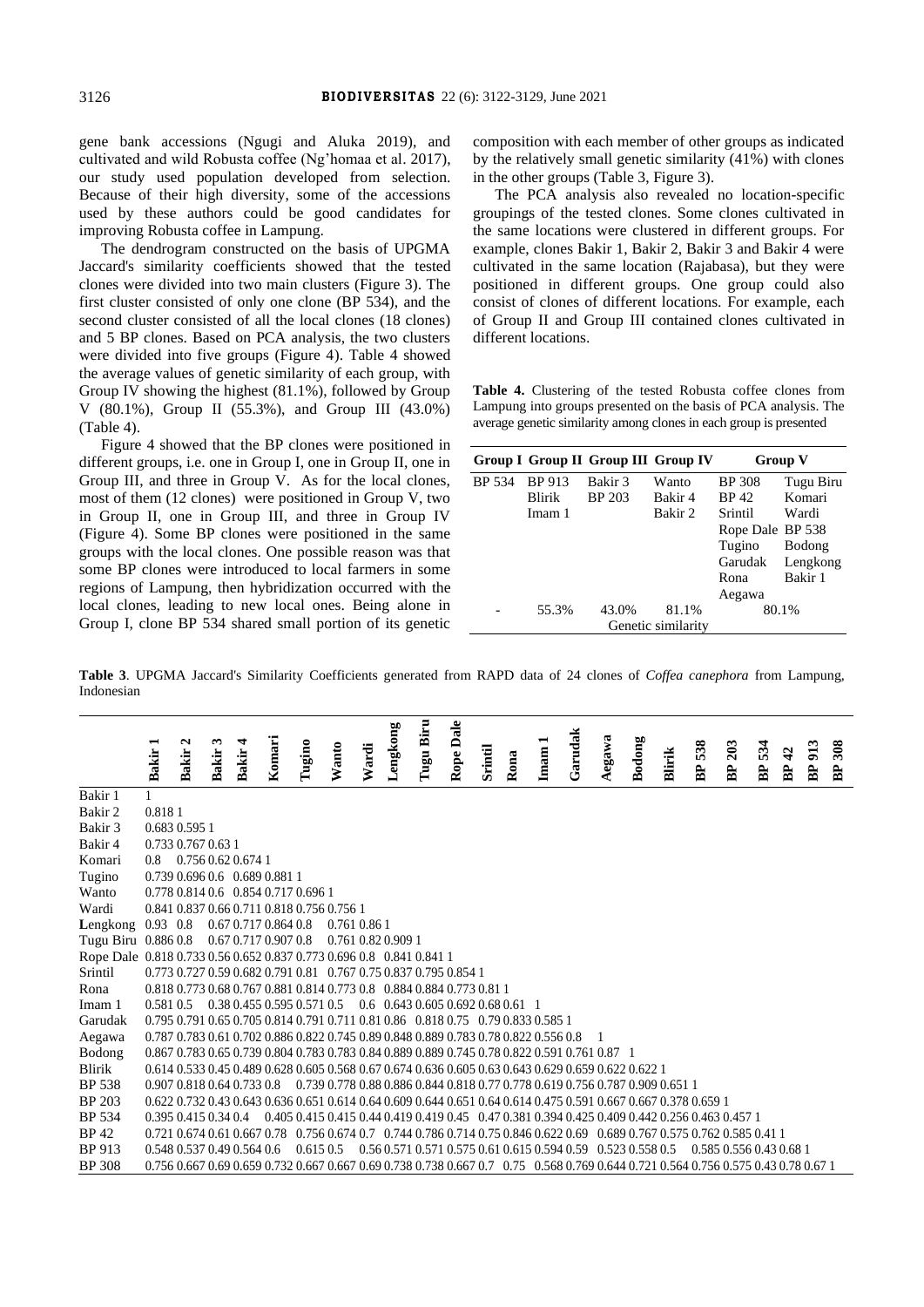

**Figure 3.** A dendrogram generated using UPGMA cluster analysis based on 11 RAPD markers on 24 clones of Robusta coffee grown in Lampung, Indonesia



**Figure 4.** Estimated grouping based on principal coordinate analysis (PCA) of 24 Robusta coffee clones grown in Lampung genotyped with 11 RAPD markers.

This research is very important for designing a breeding program of Robusta coffee for adaptability to Lampung agroclimatic condition and other important traits. Firstly, the dendrogram showed that the genetic base of Robusta coffee in Lampung is narrow and could limit progress in variety development. Therefore, introduction of Robusta coffee genotypes from centers of genetic diversity is necessary to widen the genetic base. Secondly, both the tested local and BP clones were of farmers' choice. Tugino and Wanto, for example, were local clones won a coffee contest (2015) in Indonesia held by the ICCRI, coming as the best and the second-best, respectively. All of the tested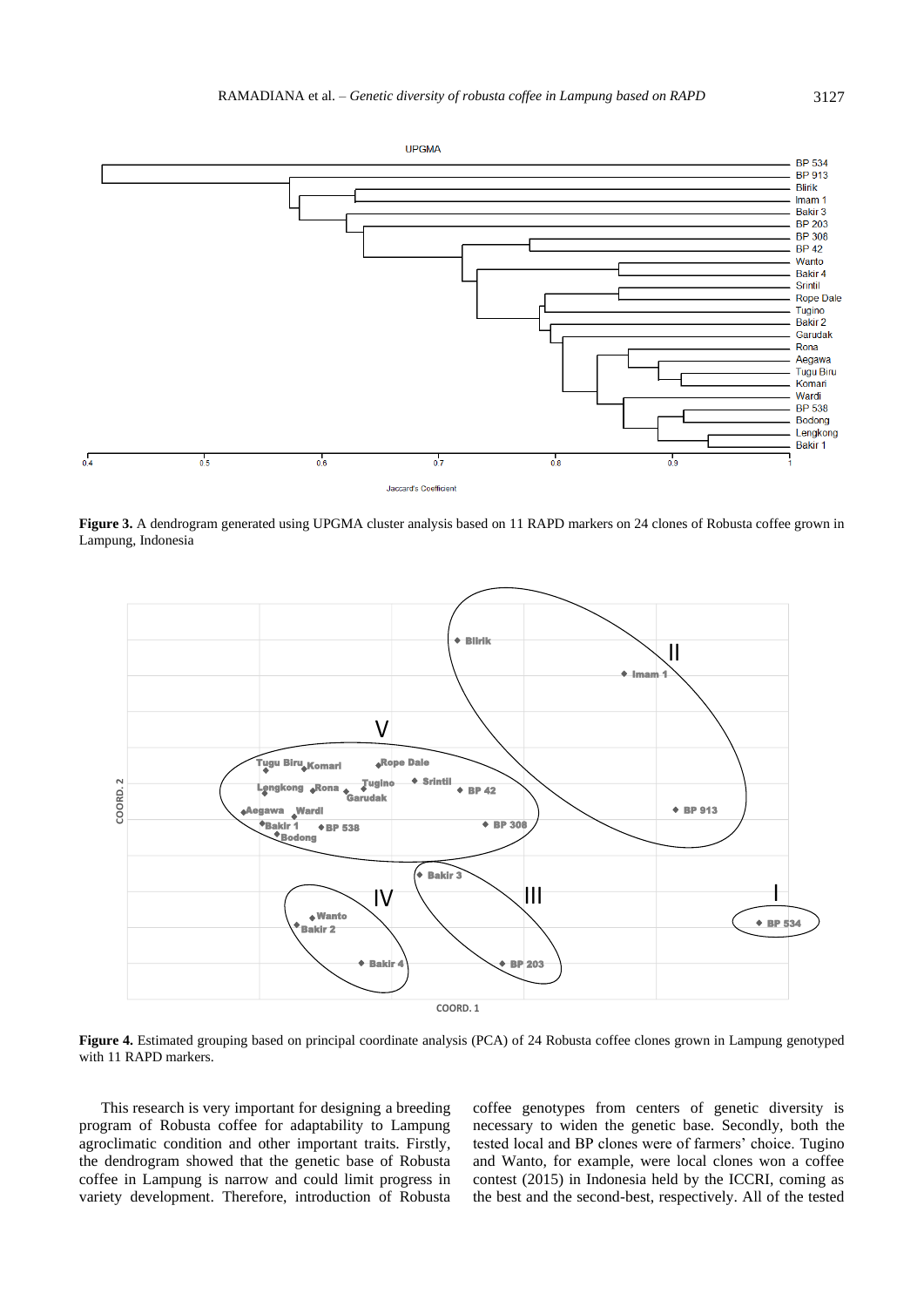clones could potentially complement to each other through hybridization to result in new, better clones. From genetic standpoints, much better clones could result from hybridization of progenitors of low genetic similarity, by taking advantage of heterosis. Based on the dendrogram (Figure 3), PCA (Figure 4), and data on Table 4, BP 534 would be a good candidate as a parent to be crossed with each of the other tested clones because of its quite low genetic similarity with, or quite high genetic distance from other tested clones. BP 534 was reported to be highyielding, have good taste, and show wide adaptability (Hulupi 2016). The clones which clustered in Group II and Group III would be potentially good parents for hybridization because they have relatively low genetic similarity to each other  $(43.0\n-55.3%)$  (Table 4, Figure 4). In general, the clones from different groups would potentially become good parents because they have quite low genetic similarity. Crossing such clones could lead to exploitation of heterosis that could possibly lead to the development of superior clones.

In conclusion, clones of Robusta coffee cultivated by Lampung local farmers had narrow genetic base with average genetic similarity of 68.4%. The local clones had higher similarity (73.5%) than BP clones (58.7%), which were officially released by the Government of Indonesia. The tested clones were clustered into two groups, one of which consisted of only one clone (BP 534). Therefore, BP 534 would be good as a parent to be crossed with the clones derived from the other groups because of their quite high genetic distance. However, because of the narrow genetic base of Robusta coffee from Lampung, it is necessary to introduce genetic materials from outside Indonesia to produce better clones. As far as we know, this is the first report on genetic diversity of Robusta coffee grown in Lampung, making it important for a breeding program for the development of better clones of Robusta coffee for the Lampung Province. As far as international coffee community is concerned, this report might be important in order to take advantage of the tested clones and to help increase genetic variability of Robusta coffee in Lampung by introducing genotypes from outside Indonesia.

## **ACKNOWLEDGEMENTS**

We would like to acknowledge the University of Lampung, Indonesia, for providing financial support for this research, granted to Prof Yusnita through Professor Grant Program. We also would like to thank The Integrated Laboratory and Center of Technological Innovation, The University of Lampung, for facilitating molecular analysis. Our appreciation also goes to Hayane Adeline Warganegara, for her help in DNA isolation and Wawan Abdullah Setiawan, for his help in PCR works.

## **REFERENCES**

Achar AMD, Danial G, Awati M, Udayakumar M, Prasad TG. 2015. Study of genetic diversity of *Coffea canephora* Pierre ex A. Froehner successions by RAPD markers. Intl J Plant Breed Genet 9 (3): 95- 105. DOI: 10.3923/ijpbg.2015.95.105.

- Alam MS, Begum SN, Gupta R, Islam SN. 2014. Genetic diversity analysis of rice (*Oryza sativa* L.) landraces through RAPD markers. Intl J Agric Res Innov Technol 4 (1): 77-87. DOI: 10.3329/ijarit.v4i1.21099.
- Al-Saghir MG, Salam ASGA, 2011. Genetic diversity of North American soybean (*Glycine max* L.) cultivars as revealed by RAPD markers. J Plant Sci 6: 36-42. DOI: 10.3923/jps.2011.36.42.
- Awati MG, Tambat BS, D'souza GF, Venkataramanan D, Kumar MU, Anand CG, Raghuramulu, Y. 2018. Assessing genetic diversity using RAPD molecular markers in *Coffea canephora* Pierre ex. Froehner (Robusta coffee): A step towards crop improvement. Intl J Curr<br>Microbiol Appl Sci 7 (12): 1704-1714. DOI: Microbiol Appl Sci 7 (12): 1704-1714. DOI: [10.20546/ijcmas.2018.712.198.](https://doi.org/10.20546/ijcmas.2018.712.198)
- Bekele A, Bekele E. 2014. Overview: Morphological and molecular markers role in crop improvement programs. Intl J Curr Res Life Sci 3 (3): 35-42.
- Berthaud J. 1986. Les Ressources Génétiques Pour L'amélioration des Caféiers Africains Diploïdes. Collection Travaux et documents edn., Montpellier.
- Cabral TAT, Sakiyama NS, Zambolim L, Pereira AA, Barros EG, Sakiyama CCH. 2002. Reproducibility of the RAPD marker and its efficiency in coffee tree genotype grouping analysis. Crop Breed Appl Biotechnol 2 (1): 121-129. DOI: 10.12702/1984-7033.v02n01a16.
- Chaudhari C, Jha SK, Dhaka RK, Parekh V, Sankanur MS, Prajapat P, Thakur S. 2018. Genetic diversity analysis of teak in South Gujarat by RAPD marker. Intl J Chem Stud 6 (6): 260-267.
- Chhajer S, Jukanti AK, Bhatt RK, Kalia RK. 2018. Genetic diversity studies in endangered desert teak [*Tecomella undulata* (Sm) Seem] using arbitrary (RAPD), semi-arbitrary (ISSR) and sequence-based (nuclear rDNA) markers. Trees 32 (4): 1083-1101. [DOI:](https://doi.org/10.1007/s00468-018-1697-9)  [10.1007/s00468-018-1697-9.](https://doi.org/10.1007/s00468-018-1697-9)
- Cramer PJS. 1957. A Review of Literature of Coffee Research in Indonesia. In: Wellman FL. (ed.). SIC Editorial. Inter American Institute of Agriculture, San José, Costa Rica.
- Davis AP, Chadburn H, Moat J, O'Sullivan R, Hargreaves S, Lughadha EN. 2019. High extinction risk for wild coffee species and implications for coffee sector sustainability. Sci Adv 5: 1-9. DOI: 10.1126/sciadv.aav3473.
- Dhakshanamoorthy D, Selvaraj R, Chidambaram A. 2015. Utility of RAPD marker for genetic diversity analysis in gamma rays and ethyl methane sulphonate (EMS)-treated *Jatropha curcas* plants. C R Biologies 388: 75-82. DOI: 10.1016/j.crvi.2014.12.002.
- Diniz LEC, Ruas CD, Carvalho VD, Torres FM, Ruas EA, Santos MD, Sera T, Ruas PM. 2005 Genetic diversity among forty coffee varieties assessed by RAPD markers associated with restriction digestion. Brazilian Archiv Biol Technol 48 (4): 511-521. DOI: 10.1590/S1516- 89132005000500002.
- Directorate General of Estate Crop. 2018. Tree Crop Estate Statistics of Indonesia. 2017-2019. Coffee. Directorate General of Estate Crop, Jakarta. [Indonesian]
- Eleven Coffees. 2021. 25 Top Coffee-Producing Countries in 2020. <https://elevencoffees.com/top-coffee-producing-countries/> Accessed 1 February 2021.
- Ferreiraa T, Shulerb J, Guimarãesb R, Farah A. 2019. Introduction to coffee plant and genetics, In: Farah A (ed.). Coffee: Production, quality and chemistry. The Royal Society of Chemistry, London.
- Gimase JM, Thagana WM, Kirubi DT, Gichuru EK, Gichimu BM. 2014. Genetic characterization of Arabusta coffee hybrids and their parental genotypes using molecular markers. Plant Cell Biotechnol Mol Biol 15 (1-2): 31-42.
- Gomez C, Dussert S, Hamon P, Hamon S, De Kochko A, Poncet V. 2009. Current genetic differentiation of *Coffea canephora* Pierre ex A. Froehn in the Guineo-Congolian African zone: Cumulative impact of ancient climatic changes and recent human activities. BMC Evol Biol 9: 167. DOI: 10.1186/1471- 2148-9-167.
- Hapsoro D, Warganegara HA, Utomo SD, Sriyani N, Yusnita. 2015. Genetic diversity among sugarcane (*Saccharum officinarum* L.) genotypes as shown by randomly amplified polymorphic DNA (RAPD). Agrivita 37 (2): 247-257. DOI: 10.17503/agrivita.v37i3.499.
- Hendre PS, Aggarwal RK. 2014. Development of genic and genomic SSR markers of Robusta coffee (*Coffea canephora* Pierre ex A. Froehner). PLoS One 9 (12): e113661[. DOI: 10.1371/journal.pone.0113661.](https://doi.org/10.1371/journal.pone.0113661)